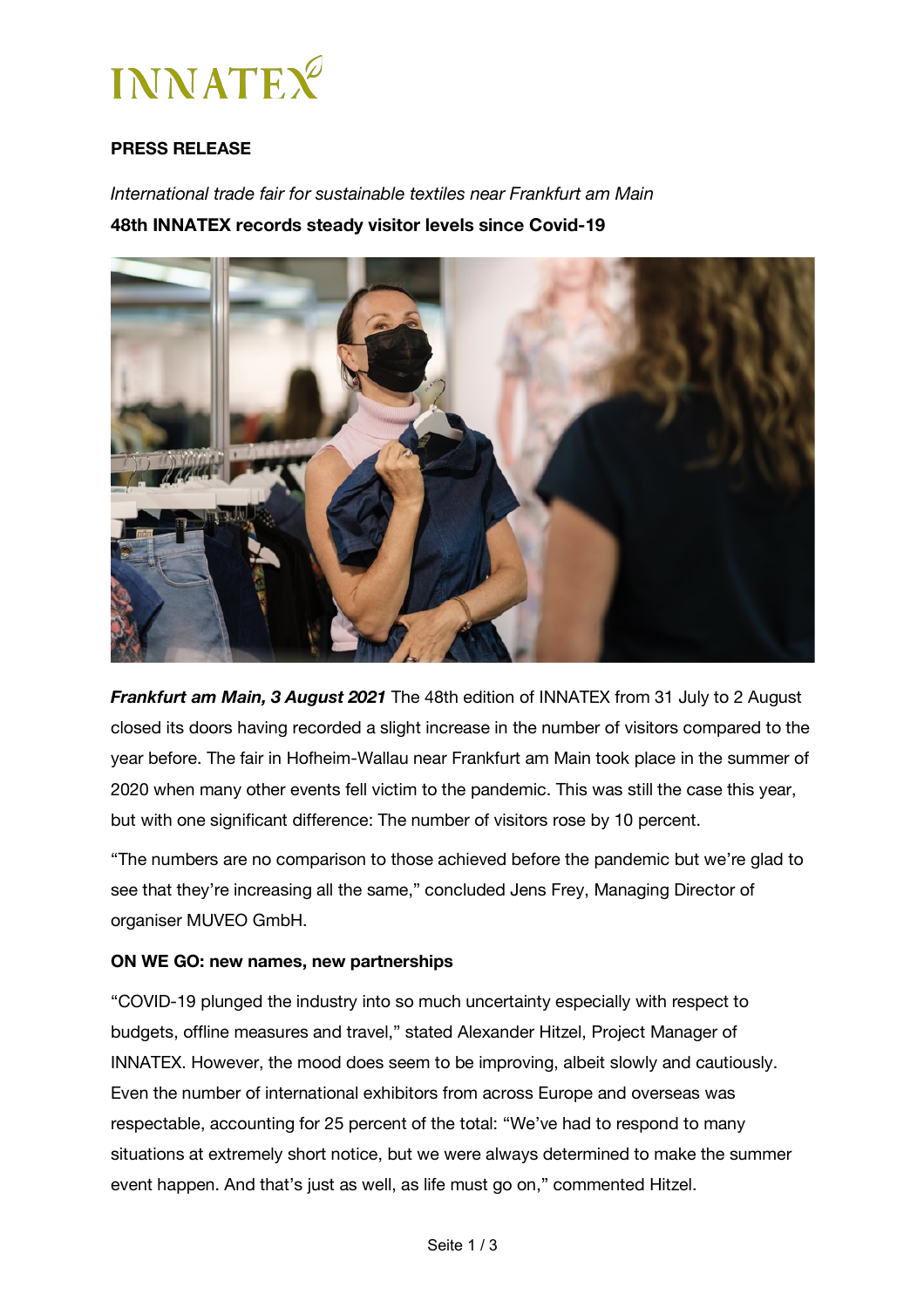# **INNATEX**

## **Several debuts: African Pavilion, brands and people**

Quite a lot has been happening in other areas, too. The African Pavilion was among the premieres, and was created and implemented by Deutsche Gesellschaft für Internationale Zusammenarbeit (GIZ) GmbH, on behalf of the German Federal Ministry for Economic Cooperation and Development (BMZ) and in collaboration with INNATEX.

"The stand generated lots of interest," stated Sarah Vogt of GIZ. "For the first time ever, we're representing 13 fashion designers and textile companies at INNATEX, who are synonymous with creativity, innovation and the entrepreneurial spirit of the emerging African textile industry. By staging the African Pavilion, we want to make it easier for companies to gain access to the German and European markets and in doing so, create jobs back at home. The Virtual African Pavilion can still be viewed until next Wednesday so it's still possible to contact the exhibitors in person."

### **Trends and USPs: Newcomers, colours, innovations**

Anna Voelske of Fairmodel and INNATEX have entered a partnership of a different kind. Fairmodel is the world's first modelling agency that only accepts people who work exclusively for sustainable brands.

"Advertising is facing a credibility crisis," stated founder Anna Voelske. "Consumers are more than just buyers as they also take a critical stance. We believe credible personalities and models are extremely important when it comes to instilling confidence and representing sustainable brands. INNATEX is likewise a serious and credible platform, where critical thinking is even welcomed, and has been for more than 20 years."

According to Hitzel, a striking number of new labels, collections and products exhibited at INNATEX this summer – including elegant upcycled fashion from Anzünderin, progressive footwear designs from Clewoo, chunky sneakers from ACBC as well as jeans from L'Ago Verde.

The labels are increasingly focusing on unique selling points and innovations. In the production of its denim jeans, L'Ago Verde, for example, uses orange peel as a finishing agent instead of chemicals that generate micro plastics. The shoes from ACBC are produced, among others, from maize remnants and grape skins, whereas Anzünderin chose to upcycle a tablecloth from Provence, among other things.

Well-known labels likewise presented striking innovations such as Alma & Lovis with its vegan cactus leather on a natural textile and N'go Shoes with its crowdfunding project featuring Viva con Agua. Not only is Scandinavian minimalism as popular as ever